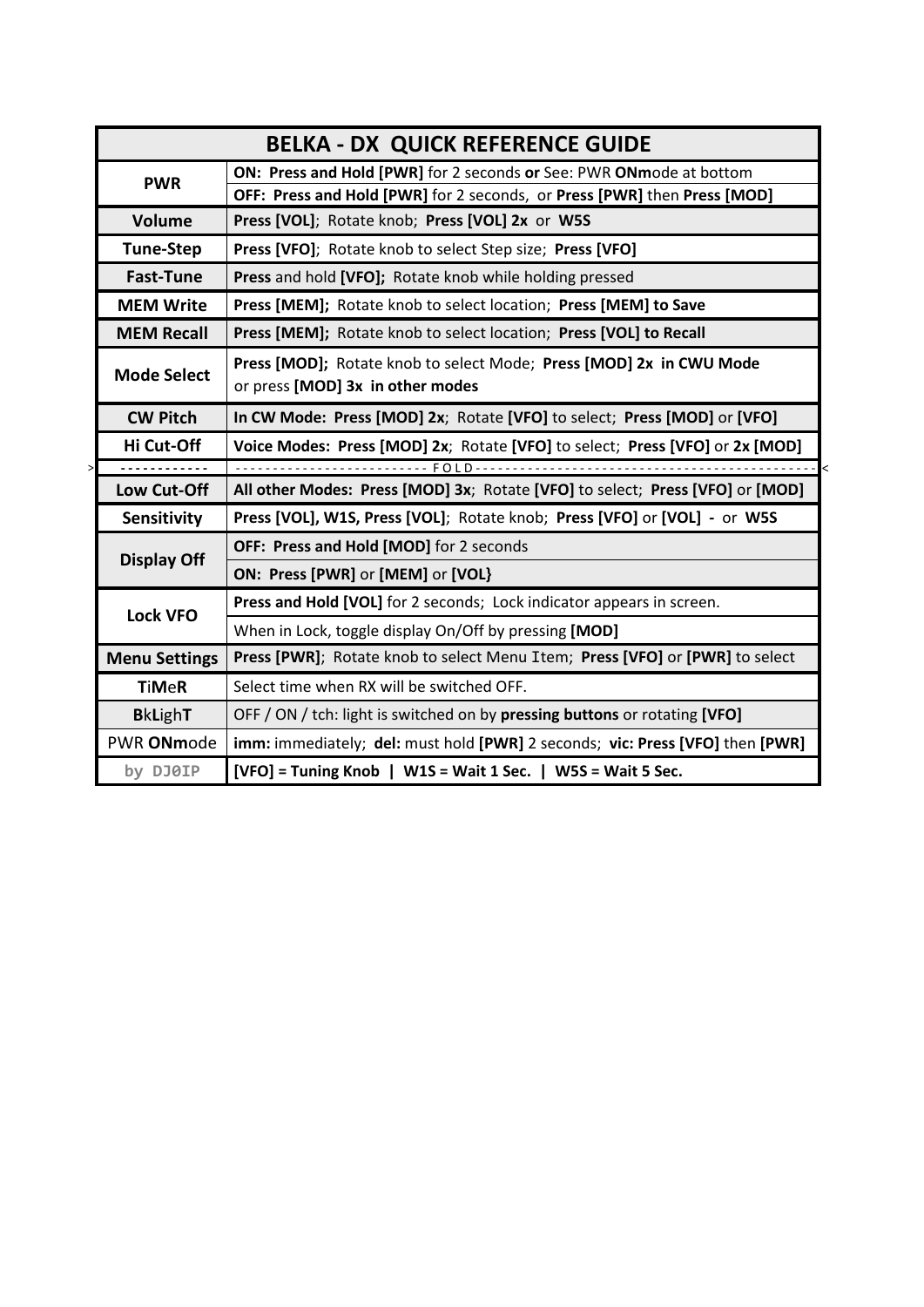|                    | <b>BELKA - DX QUICK REFERENCE GUIDE</b>                                                    |
|--------------------|--------------------------------------------------------------------------------------------|
| <b>PWR</b>         | <b>ON: Press and Hold [PWR]</b> for 2 seconds or See: PWR ONmode at bottom                 |
|                    | OFF: Press and Hold [PWR] for 2 seconds, or Press [PWR] then Press [MOD]                   |
| Volume             | Press [VOL]; Rotate knob; Press [VOL] 2x or W5S                                            |
| <b>Tune-Step</b>   | Press [VFO]; Rotate knob to select Step size; Press [VFO]                                  |
| <b>Fast-Tune</b>   | <b>Press</b> and hold <b>[VFO]</b> ; Rotate knob while holding pressed                     |
| <b>MEM Write</b>   | Press [MEM]; Rotate knob to select location; Press [MEM] to Save                           |
| <b>MEM Recall</b>  | Press [MEM]; Rotate knob to select location; Press [VOL] to Recall                         |
| <b>Mode Select</b> | Press [MOD]; Rotate knob to select Mode; Press [MOD] 2x in CWU Mode                        |
|                    | or press [MOD] 3x in other modes                                                           |
| <b>CW Pitch</b>    | In CW Mode: Press [MOD] 2x; Rotate [VFO] to select; Press [MOD] or [VFO]                   |
| Hi Cut-Off         | Voice Modes: Press [MOD] 2x; Rotate [VFO] to select; Press [VFO] or 2x [MOD]               |
| <u>.</u>           |                                                                                            |
| Low Cut-Off        | All other Modes: Press [MOD] 3x; Rotate [VFO] to select; Press [VFO] or [MOD]              |
| Sensitivity        | Press [VOL], W1S, Press [VOL]; Rotate knob; Press [VFO] or [VOL] - or W5S                  |
| <b>Display Off</b> | OFF: Press and Hold [MOD] for 2 seconds                                                    |
|                    | ON: Press [PWR] or [MEM] or [VOL]                                                          |
| <b>Lock VFO</b>    | Press and Hold [VOL] for 2 seconds; Lock indicator appears in screen.                      |
|                    | When in Lock, toggle display On/Off by pressing [MOD]                                      |
|                    | Menu Settings Press [PWR]; Rotate knob to select Menu Item; Press [VFO] or [PWR] to select |
| <b>TiMeR</b>       | Select time when RX will be switched OFF.                                                  |
| <b>BkLighT</b>     | OFF / ON / tch: light is switched on by pressing buttons or rotating [VFO]                 |
| PWR ONmode         | <b>imm:</b> immediately; del: must hold [PWR] 2 seconds; vic: Press [VFO] then [PWR]       |
| by DJ0IP           | $[VFO]$ = Tuning Knob   W1S = Wait 1 Sec.   W5S = Wait 5 Sec.                              |